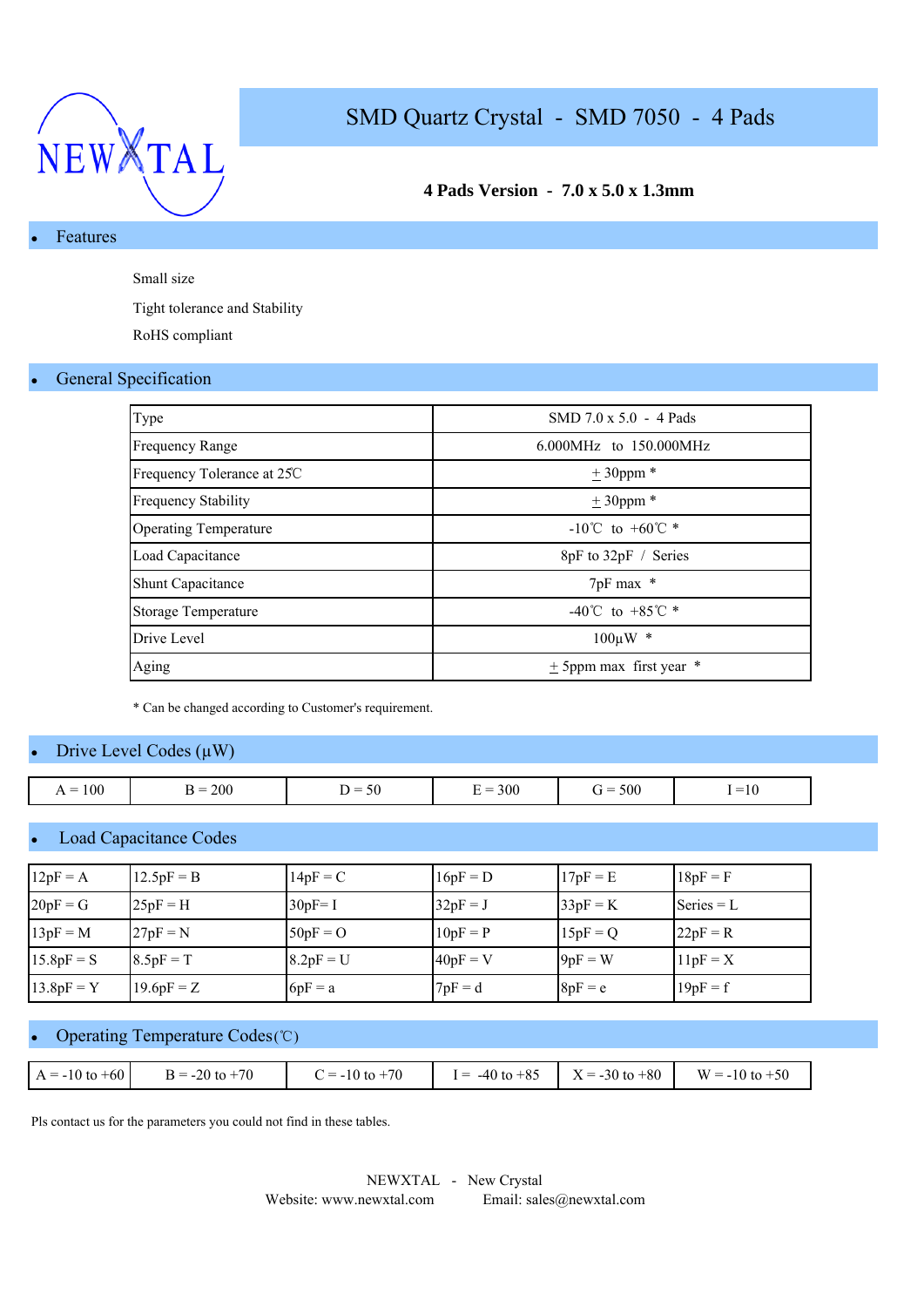## Frequency Tolerance & Frequency Stability Codes (ppm)

| $\overline{\phantom{a}}$<br>__<br>1 V<br>$\sim$ | <br>$\sim$<br>$\sim$ | -<br>$\sim$ | -<br>$\overline{\phantom{a}}$<br>$\sim$ | $\mathbf{u}$<br>$\overline{\phantom{a}}$<br>_<br>$\sim$ | W.<br>$\sim$ |
|-------------------------------------------------|----------------------|-------------|-----------------------------------------|---------------------------------------------------------|--------------|

### Frequency Stability vs. Operating Temperature

|                                             | $\pm 10$ ppm | $\pm 20$ ppm | ± 30 ppm | $± 50$ ppm | $±100$ ppm |
|---------------------------------------------|--------------|--------------|----------|------------|------------|
| $-10^{\circ}$ C - +60 $^{\circ}$ C          | $(\bullet)$  | . .          |          | $(\cdot)$  | $\odot$    |
| $-10^{\circ}$ C - +70 $^{\circ}$ C          | . ا          | ( • )        |          | $(\cdot)$  | $(\cdot)$  |
| $-20^{\circ}\text{C} - +70^{\circ}\text{C}$ | ( • )        | ٠.           |          |            | $(\cdot)$  |
| $-40^{\circ}$ C - +85 $^{\circ}$ C          |              |              | ۰.)      |            | $\odot$    |

⊙ Available ● Standard

#### ESR (Series Resistance Rs) vs Standard Frequency, Vibration Mode & Codes

| Frequency Range   | <b>ESR Max</b> | Code | Vibration Mode | Code |
|-------------------|----------------|------|----------------|------|
| (MHz)             | $(\Omega)$     |      |                |      |
| $6.0000 - 8.000$  | 100            |      | AT Fund        |      |
| $8.0001 - 9.999$  | 80             |      | AT Fund        |      |
| $10.000 - 13.999$ | 60             |      | AT Fund        |      |
| 14.000 - 24.999   | 50             |      | AT Fund        |      |
| $25.000 - 40.000$ | 40             | 4    | AT Fund        |      |
| 24.000 - 150.00   | on request     |      | 3rd OT         | a    |

#### **Marking**

#### **Frequency + M (MHz) + Date code ( Year Code + Month Code )**

#### **NEWXTAL (Company Brand)**

Year Code:

| 2001 | 2002 | 2003 | 2004 | 2005 | 2006 | 2007 | 2008 | 2009 | 2010                | 2011 | 2012 |
|------|------|------|------|------|------|------|------|------|---------------------|------|------|
|      | -    |      |      |      |      |      |      |      | $\mathcal{L}$<br>1Ψ | . .  | . .  |

Month Code:

| Jan            | Feb. | Mar    | $\cdot$ .<br>April | May | June | July | Aug.         | $\sim$<br>Sept | Oct | <b>Nov</b>            | Dec |
|----------------|------|--------|--------------------|-----|------|------|--------------|----------------|-----|-----------------------|-----|
| $\overline{1}$ | ∸    | ∽<br>◡ | ∸                  | -   |      | ∽    | $\mathbf{r}$ |                |     | <b>Section</b><br>Ъv. |     |

**For Example:**

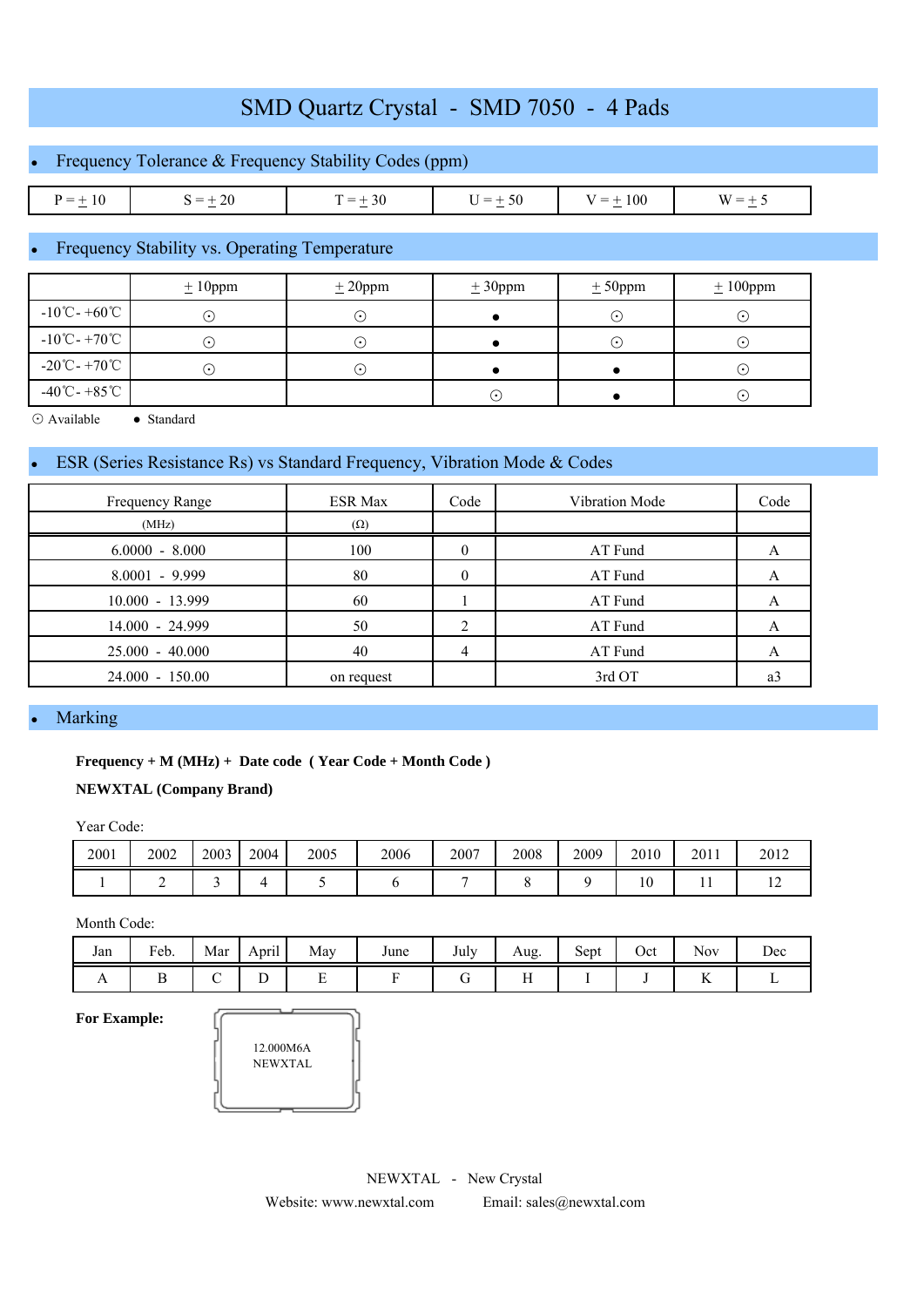## Ordering Information

| <b>SMD</b>            | Terminal                 | Size        | Drive<br>Level | Load<br>Capacitance | Operating<br>Temperature | Frequency<br>Tolerance | Frequency<br>Stability | <b>ESR</b> | Vibration<br>Mode | Frequency | Lead-free | Packing     |
|-----------------------|--------------------------|-------------|----------------|---------------------|--------------------------|------------------------|------------------------|------------|-------------------|-----------|-----------|-------------|
|                       |                          |             | $(\mu W)$      | (pF)                | (°C)                     | (ppm)                  | (ppm)                  | $(\Omega)$ |                   | (MHz)     |           |             |
| <b>SMD</b><br>Crystal | $0=2$ Pads<br>$1=4$ Pads | $A=7.0x5.0$ |                |                     | See Tables               | xx.xxxM                | LF                     | TR         |                   |           |           |             |
|                       |                          |             | 100            | 16                  | $-10$ to $+60$           | $\pm 10$               | $\pm 10$               | 60         | AT Fund           |           | Lead-free | Tape & reel |
| S                     |                          | А           | А              | D                   | А                        | P                      | ${\bf P}$              | ٠          | А                 |           | LF        | TR          |

#### **For Example: S1AADAPP1A-12.000MLF/TR**

#### • Dimensions







Pin Connection

- 1# Crystal
- $2#$  Connected with a cover<br> $3#$  Crystal Crystal
- 4# Connected with a cover

Bottom view



1.3 Max

Side view

in mm

Pad layout